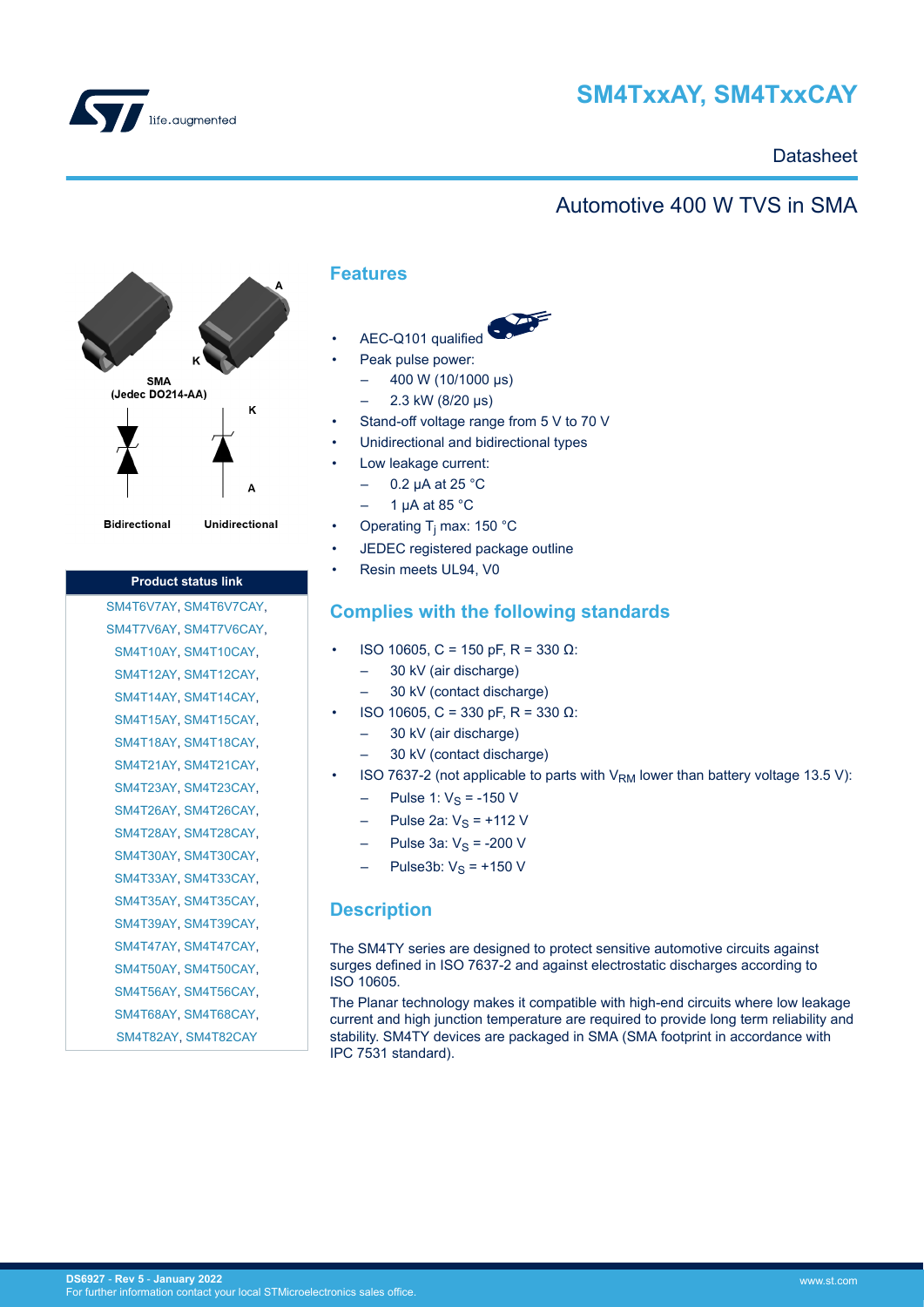

# **1 Characteristics**

| Symbol           |                                                    | Value                                 | <b>Unit</b>  |    |  |
|------------------|----------------------------------------------------|---------------------------------------|--------------|----|--|
| V <sub>PP</sub>  |                                                    | IEC 61000-4-2 (C = 150 pF, R = 330 Ω) |              |    |  |
|                  | Peak pulse voltage                                 | Contact discharge                     | 30           | kV |  |
|                  |                                                    | Air discharge                         | 30           |    |  |
|                  |                                                    | ISO10605 (C = 330 pF, R = 330 Ω)      |              |    |  |
|                  |                                                    | Contact discharge                     | 30           |    |  |
|                  |                                                    | Air discharge                         | 30           |    |  |
| $P_{PP}$         | Peak pulse power dissipation                       | $T_i$ initial = $T_{amb}$             | 400          | W  |  |
| $T_{\text{stg}}$ | Storage temperature range                          | $-65$ to $+150$                       | $^{\circ}$ C |    |  |
| $T_i$            | Operating junction temperature range               | $-55$ to $+150$                       | $^{\circ}C$  |    |  |
| Tī.              | Maximum lead temperature for soldering during 10 s | 260                                   | $^{\circ}C$  |    |  |

#### **Table 1. Absolute maximum ratings (Tamb = 25 °C)**

#### **Figure 1. Electrical characteristics - parameter definitions**



#### **Figure 2. Pulse definition for electrical characteristics**

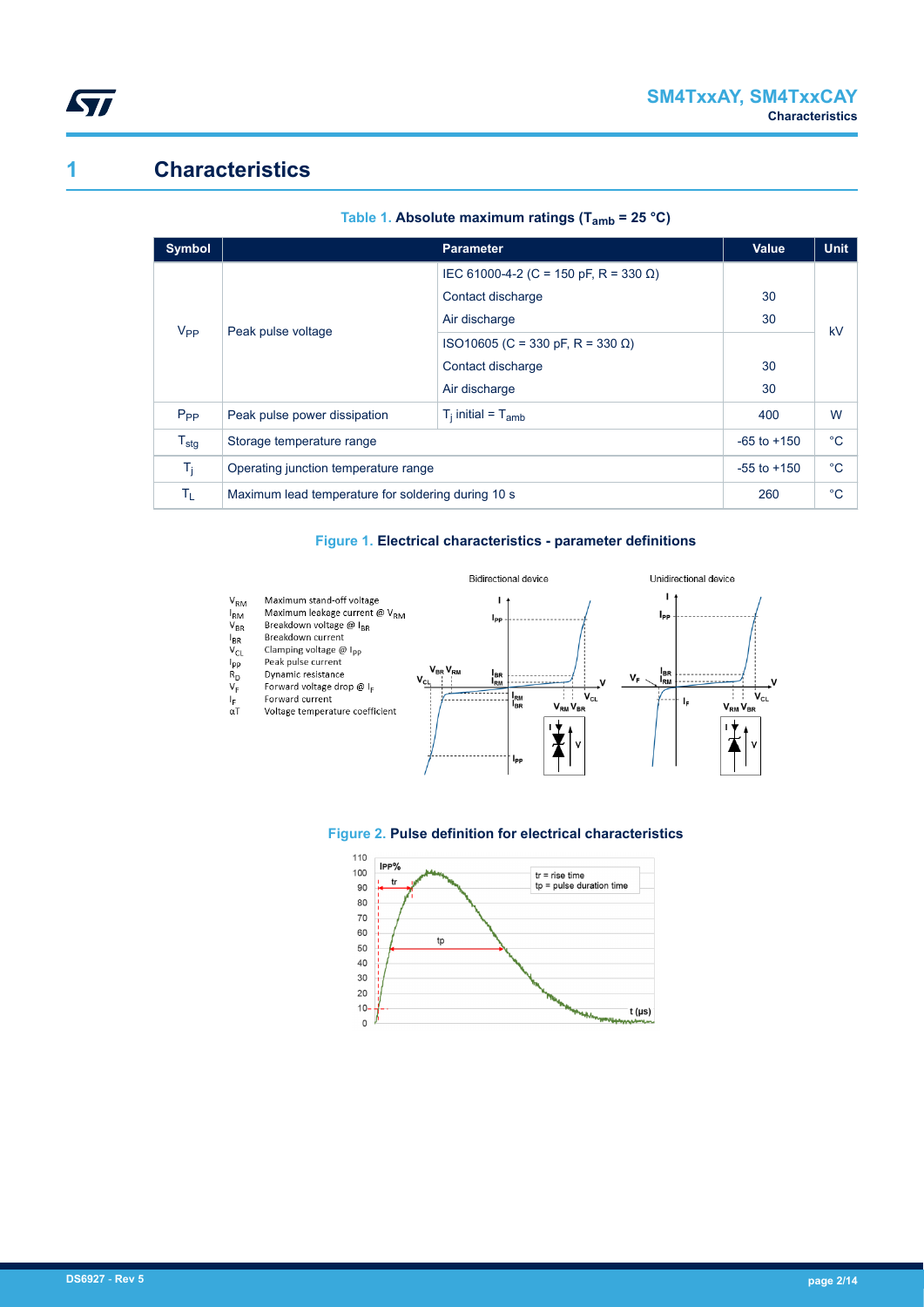|               | $V_{BR}$ at $I_R$ <sup>(1)</sup><br>I <sub>RM</sub> max at V <sub>RM</sub> |                |              |      | 10 / 1000 µs    |                         |                | 8 / 20µs        |                         |          |              |     |       |               |
|---------------|----------------------------------------------------------------------------|----------------|--------------|------|-----------------|-------------------------|----------------|-----------------|-------------------------|----------|--------------|-----|-------|---------------|
|               |                                                                            |                |              |      | $V_{CL}$ (2)(3) | $I_{PP}$ <sup>(4)</sup> | R <sub>D</sub> | $V_{CL}$ (2)(3) | $I_{PP}$ <sup>(4)</sup> | $R_D$    | $\alpha T$   |     |       |               |
| <b>Type</b>   | 25 °C                                                                      | $85^{\circ}$ C |              | Min. | Typ.            | Max.                    |                | Max.            |                         | Max.     | Max.         |     | Max.  | Max.          |
|               | μA                                                                         | μA             | $\mathbf{V}$ | V    | $\mathbf{V}$    | $\mathbf v$             | mA             | $\mathbf{V}$    | A                       | $\Omega$ | $\mathbf{V}$ | A   | Ω     | $10^{-4}$ /°C |
| SM4T6V7AY/CAY | 20                                                                         | 50             | 5            | 6.4  | 6.74            | 7.1                     | 10             | 9.2             | 43.5                    | 0.049    | 13.4         | 174 | 0.036 | 5.7           |
| SM4T7V6AY/CAY | 20                                                                         | 50             | 6.5          | 7.2  | 7.58            | 8                       | 10             | 11.2            | 35.7                    | 0.091    | 14.5         | 160 | 0.041 | 6.1           |
| SM4T10AY/CAY  | 20                                                                         | 50             | 8.5          | 9.4  | 9.9             | 10.4                    | 1              | 14.4            | 27.7                    | 0.145    | 19.5         | 124 | 0.073 | 7.3           |
| SM4T12AY/CAY  | 0.2                                                                        | $\mathbf{1}$   | 10           | 11.1 | 11.7            | 12.3                    | 1              | 17              | 23.5                    | 0.201    | 21.7         | 106 | 0.089 | 7.8           |
| SM4T14AY/CAY  | 0.2                                                                        | 1              | 12           | 13.3 | 14              | 14.7                    | $\mathbf{1}$   | 19.9            | 20.1                    | 0.259    | 25.3         | 91  | 0.116 | 8.3           |
| SM4T15AY/CAY  | 0.2                                                                        | 1              | 13           | 14.4 | 15.2            | 16                      | 1              | 21.5            | 18.6                    | 0.298    | 27.2         | 85  | 0.132 | 8.4           |
| SM4T18AY/CAY  | 0.2                                                                        | 1              | 15           | 16.7 | 17.6            | 18.5                    | 1              | 24.4            | 16.4                    | 0.361    | 32.5         | 71  | 0.197 | 8.8           |
| SM4T21AY/CAY  | 0.2                                                                        | 1              | 18           | 20.0 | 21.1            | 22.2                    | 1              | 29.2            | 13.7                    | 0.514    | 39.3         | 59  | 0.291 | 9.2           |
| SM4T23AY/CAY  | 0.2                                                                        | 1              | 20           | 22.2 | 23.4            | 24.6                    | $\mathbf{1}$   | 32.4            | 12.3                    | 0.637    | 42.8         | 54  | 0.338 | 9.4           |
| SM4T26AY/CAY  | 0.2                                                                        | 1              | 22           | 24.4 | 25.7            | 27                      | 1              | 35.5            | 11.2                    | 0.760    | 48.3         | 48  | 0.444 | 9.6           |
| SM4T28AY/CAY  | 0.2                                                                        | 1              | 24           | 26.7 | 28.1            | 29.5                    | $\mathbf{1}$   | 38.9            | 10.3                    | 0.912    | 50           | 46  | 0.446 | 9.6           |
| SM4T30AY/CAY  | 0.2                                                                        | 1              | 26           | 28.9 | 30.4            | 31.9                    | 1              | 42.1            | 9.5                     | 1.07     | 53.5         | 43  | 0.502 | 9.7           |
| SM4T33AY/CAY  | 0.2                                                                        | 1              | 28           | 31.1 | 32.7            | 34.3                    | $\mathbf{1}$   | 45.4            | 8.8                     | 1.26     | 59           | 39  | 0.632 | 9.8           |
| SM4T35AY/CAY  | 0.2                                                                        | $\mathbf{1}$   | 30           | 33.3 | 35.1            | 36.9                    | 1              | 48.4            | 8.3                     | 1.39     | 64.3         | 36  | 0.762 | 9.9           |
| SM4T39AY/CAY  | 0.2                                                                        | 1              | 33           | 36.7 | 38.6            | 40.5                    | $\mathbf{1}$   | 53.3            | 7.5                     | 1.70     | 69.7         | 33  | 0.884 | 10            |
| SM4T47AY/CAY  | 0.2                                                                        | 1              | 40           | 44.4 | 46.7            | 49                      | 1              | 64.5            | 6.2                     | 2.49     | 84           | 27  | 1.30  | 10.1          |
| SM4T50AY/CAY  | 0.2                                                                        | 1              | 43           | 47.8 | 50.3            | 52.8                    | 1              | 69.4            | 5.7                     | 2.91     | 91           | 25  | 1.53  | 10.2          |
| SM4T56AY/CAY  | 0.2                                                                        | 1              | 48           | 53.3 | 56.1            | 58.9                    | 1              | 77.4            | 5.2                     | 3.56     | 100          | 23  | 1.79  | 10.3          |
| SM4T68AY/CAY  | 0.2                                                                        | $\mathbf{1}$   | 58           | 64.4 | 67.8            | 71.2                    | $\mathbf{1}$   | 93.6            | 4.3                     | 5.21     | 121          | 19  | 2.62  | 10.4          |
| SM4T82AY/CAY  | 0.2                                                                        | 1              | 70           | 77.8 | 81.9            | 86                      | 1              | 113             | 3.5                     | 7.72     | 146          | 16  | 3.75  | 10.5          |

### **Table 2. Electrical characteristics - parameter values (Tamb = 25 °C, unless otherwise specified)**

*1. To calculate VBR versus T<sup>j</sup> : VBR at T<sup>j</sup> = VBR at 25 °C x (1 + αT x (T<sup>j</sup> - 25))*

*2. To calculate VCL versus T<sup>j</sup> : VCL at T<sup>j</sup> = VCL at 25 °C x (1 + αT x (T<sup>j</sup> - 25))*

3. To calculate  $V_{CL}$  max versus  $I_{PPappli}$ :  $V_{CLmax}$  =  $V_{CL}$  - RD x ( $I_{PP}$  -  $I_{PPappli}$ ) where  $I_{PPappli}$  is the surge current in the *application*

*4. Surge capability given for both directions for unidirectional and bidirectional devices*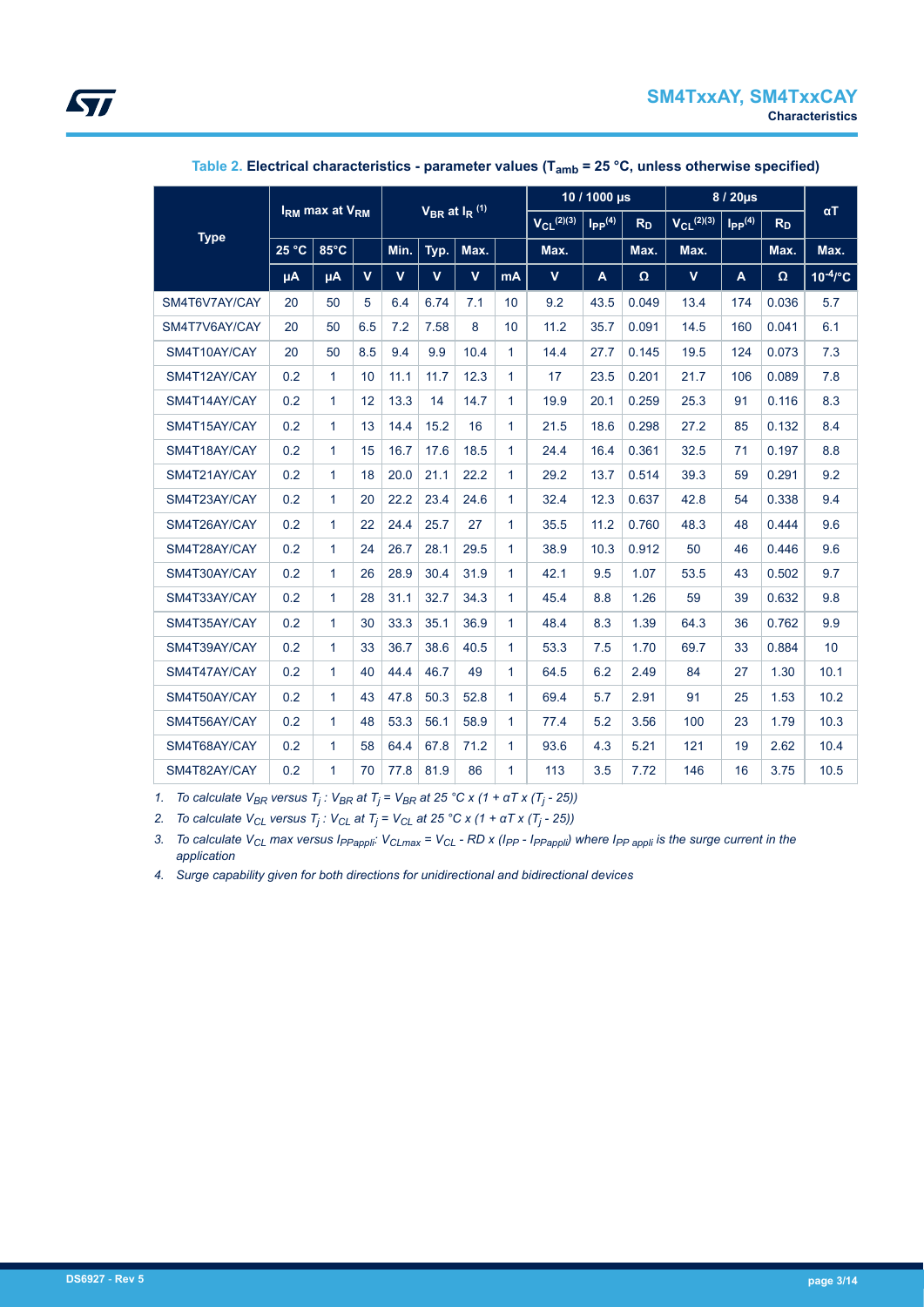

## **1.1 Characteristics (curves)**



**Figure 5. Maximum peak pulse current versus clamping voltage**









**Figure 8. Junction capacitance versus applied voltage (bidirectional type)**

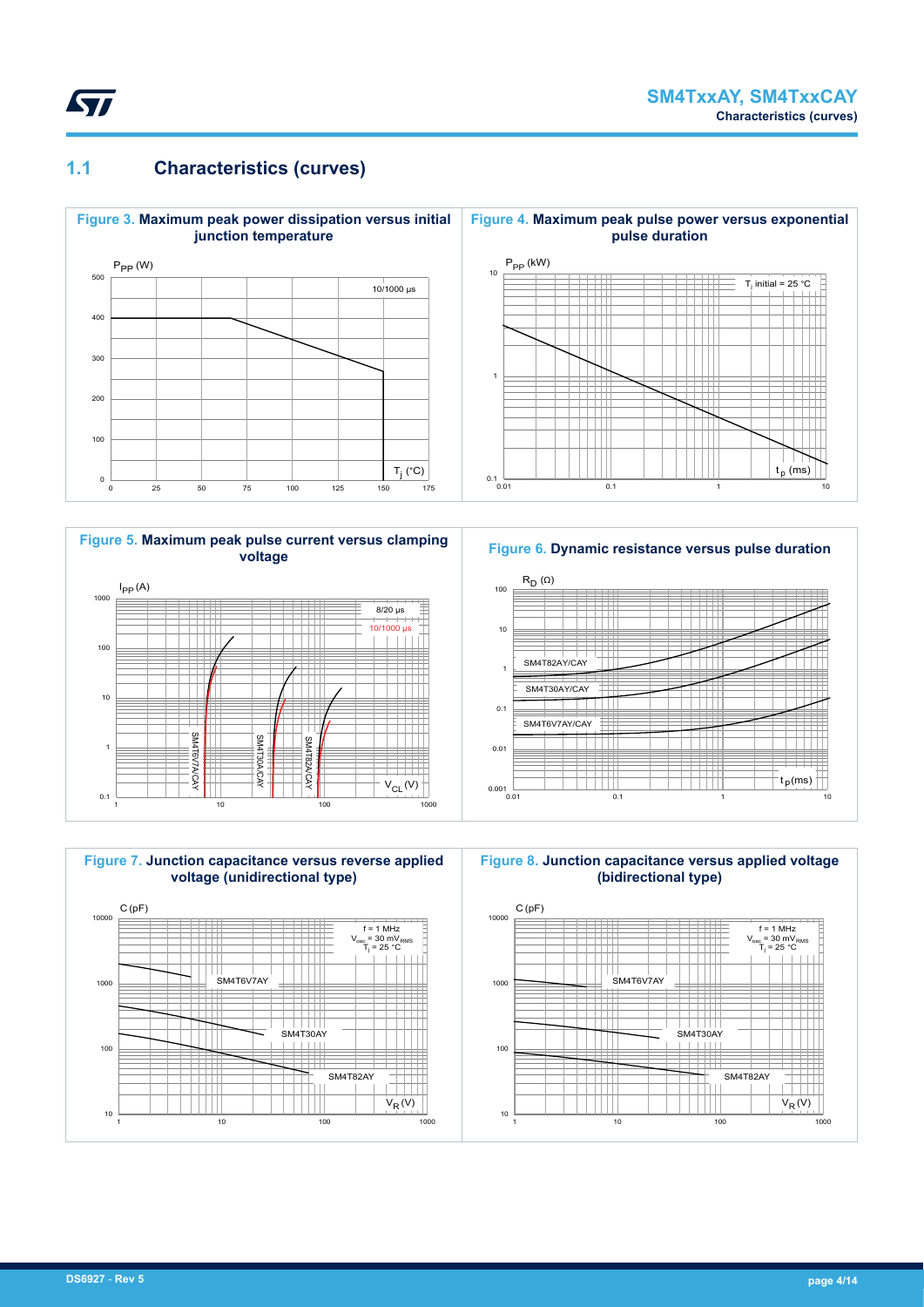



20 40 60

t <sup>p</sup>(s)



|  | $_{\text{NW}}$ $\sim$ |  |
|--|-----------------------|--|
|  |                       |  |
|  |                       |  |
|  |                       |  |
|  |                       |  |
|  |                       |  |

10

**ST** 

 $S_{Cu}$  (cm<sup>2</sup>)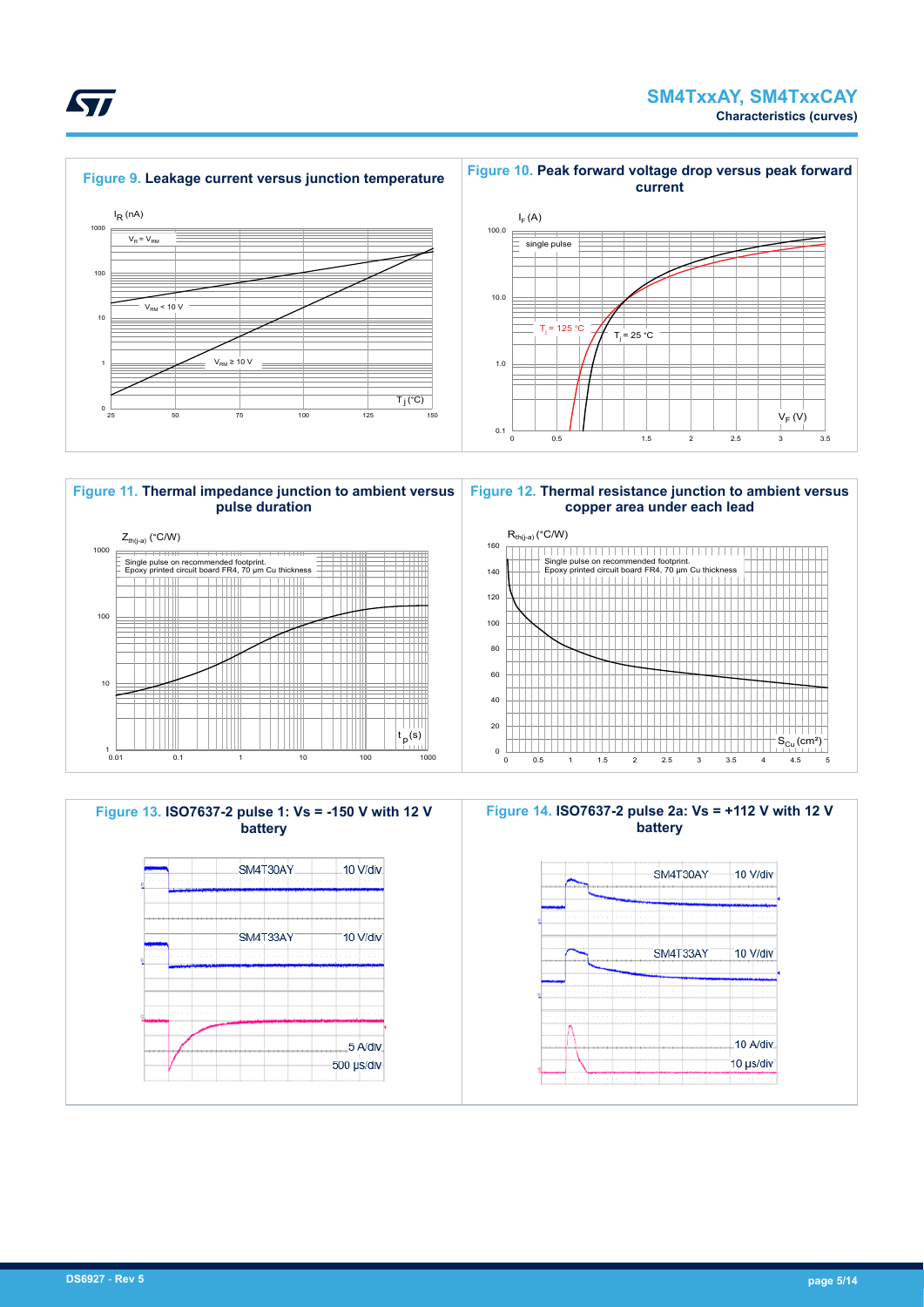



 $\sqrt{2}$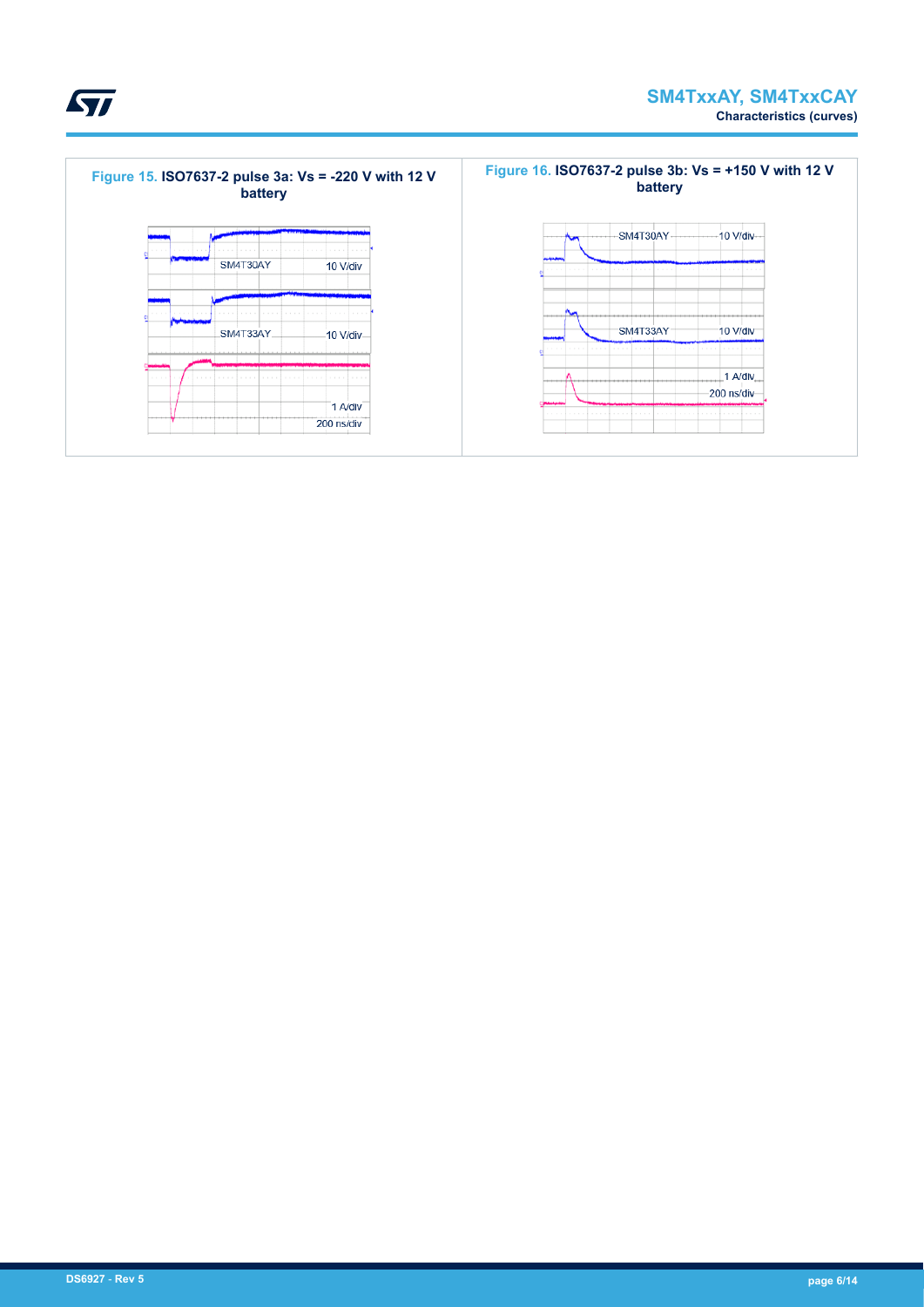**STI** 

# **2 Package information**

In order to meet environmental requirements, ST offers these devices in different grades of [ECOPACK](https://www.st.com/ecopack) packages, depending on their level of environmental compliance. ECOPACK specifications, grade definitions and product status are available at: [www.st.com.](http://www.st.com) ECOPACK is an ST trademark.

## **2.1 SMA package information**











#### **Table 3. SMA package mechanical data**

|                | <b>Dimensions</b> |                    |               |       |  |  |
|----------------|-------------------|--------------------|---------------|-------|--|--|
| Ref.           |                   | <b>Millimeters</b> | <b>Inches</b> |       |  |  |
|                | Min.              | Max.               | Min.          | Max.  |  |  |
| A <sub>1</sub> | 1.90              | 2.45               | 0.074         | 0.097 |  |  |
| A2             | 0.05              | 0.20               | 0.001         | 0.008 |  |  |
| $\mathsf b$    | 1.25              | 1.65               | 0.049         | 0.065 |  |  |
| $\mathbf{C}$   | 0.15              | 0.40               | 0.005         | 0.016 |  |  |
| D              | 2.25              | 2.90               | 0.088         | 0.115 |  |  |
| E              | 4.80              | 5.35               | 0.188         | 0.211 |  |  |
| E1             | 3.95              | 4.60               | 0.155         | 0.182 |  |  |
| ┗              | 0.75              | 1.50               | 0.029         | 0.060 |  |  |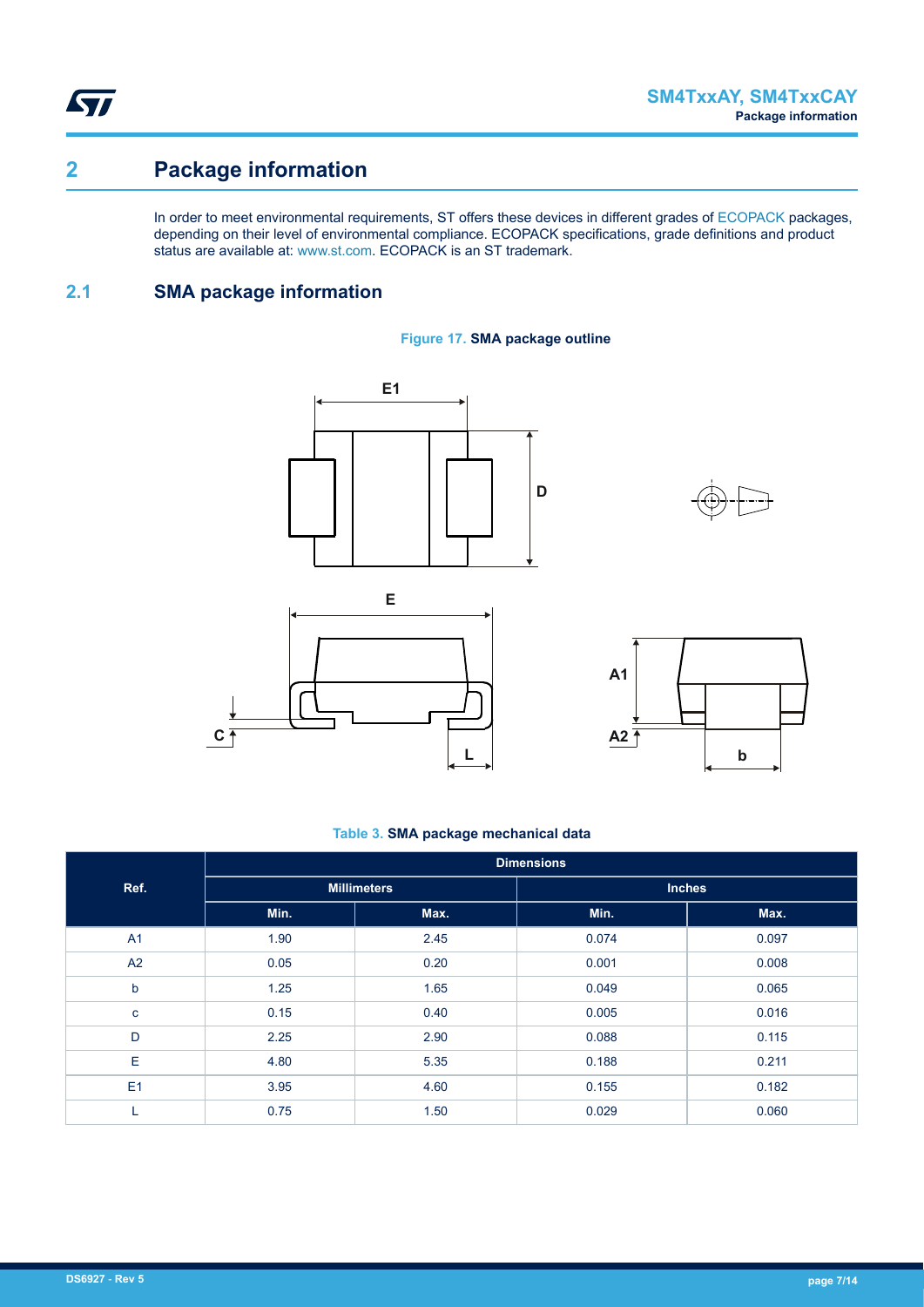

45

350



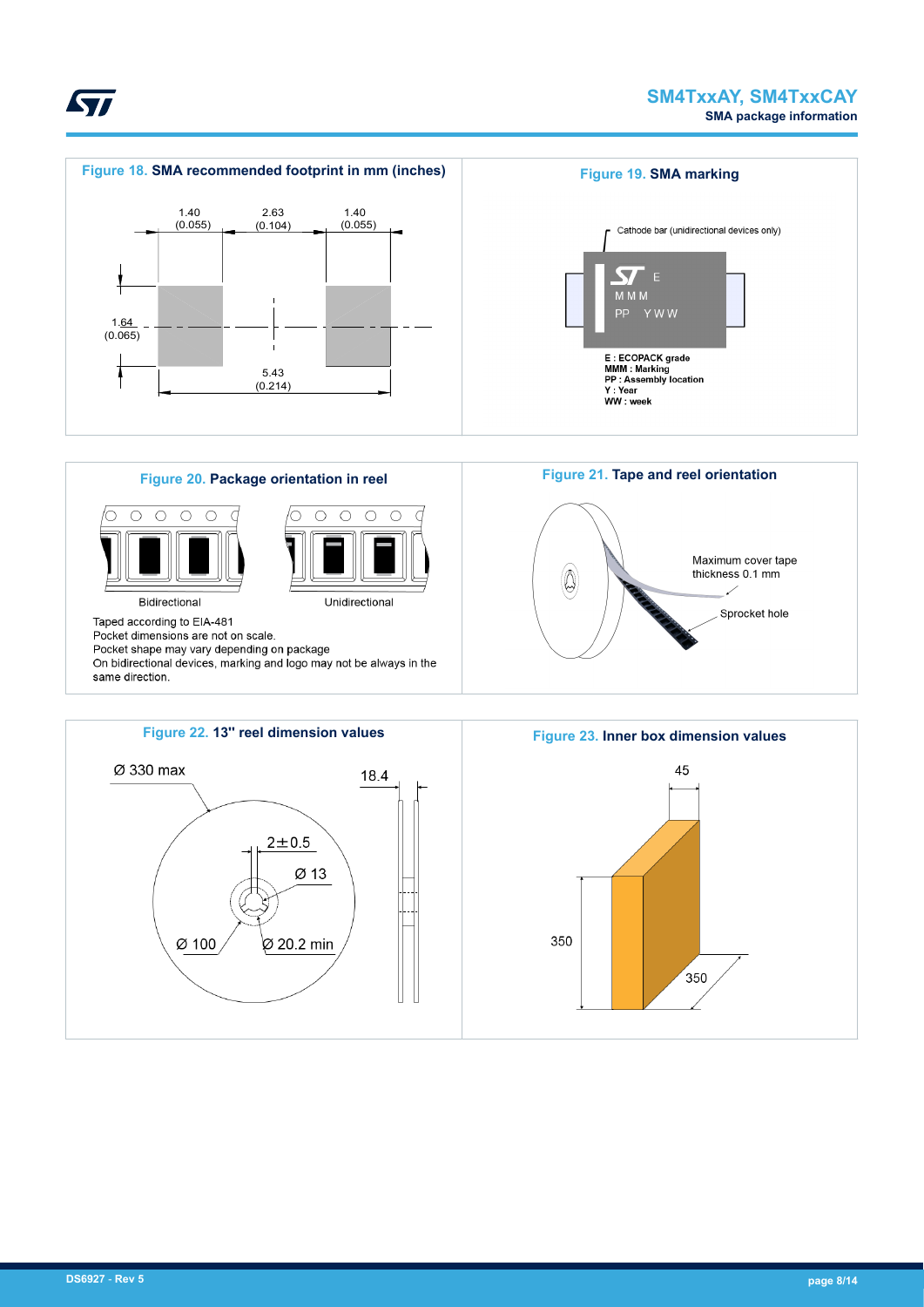## **Figure 24. Tape outline**



Note: Pocket dimensions are not on scale Pocket shape may vary depending on package

### **Table 4. Tape dimension values**

|                |                    | <b>Dimensions</b> |       |  |  |  |  |
|----------------|--------------------|-------------------|-------|--|--|--|--|
| Ref.           | <b>Millimeters</b> |                   |       |  |  |  |  |
|                | Min.               | Typ.              | Max.  |  |  |  |  |
| D <sub>0</sub> | 1.40               | 1.50              | 1.60  |  |  |  |  |
| D <sub>1</sub> | 1.50               |                   |       |  |  |  |  |
| F              | 5.40               | 5.50              | 5.60  |  |  |  |  |
| K <sub>0</sub> | 2.26               | 2.36              | 2.46  |  |  |  |  |
| P <sub>0</sub> | 3.90               | 4.00              | 4.10  |  |  |  |  |
| P <sub>1</sub> | 3.90               | 4.00              | 4.10  |  |  |  |  |
| P <sub>2</sub> | 1.95               | 2.00              | 2.05  |  |  |  |  |
| W              | 11.70              | 12.00             | 12.30 |  |  |  |  |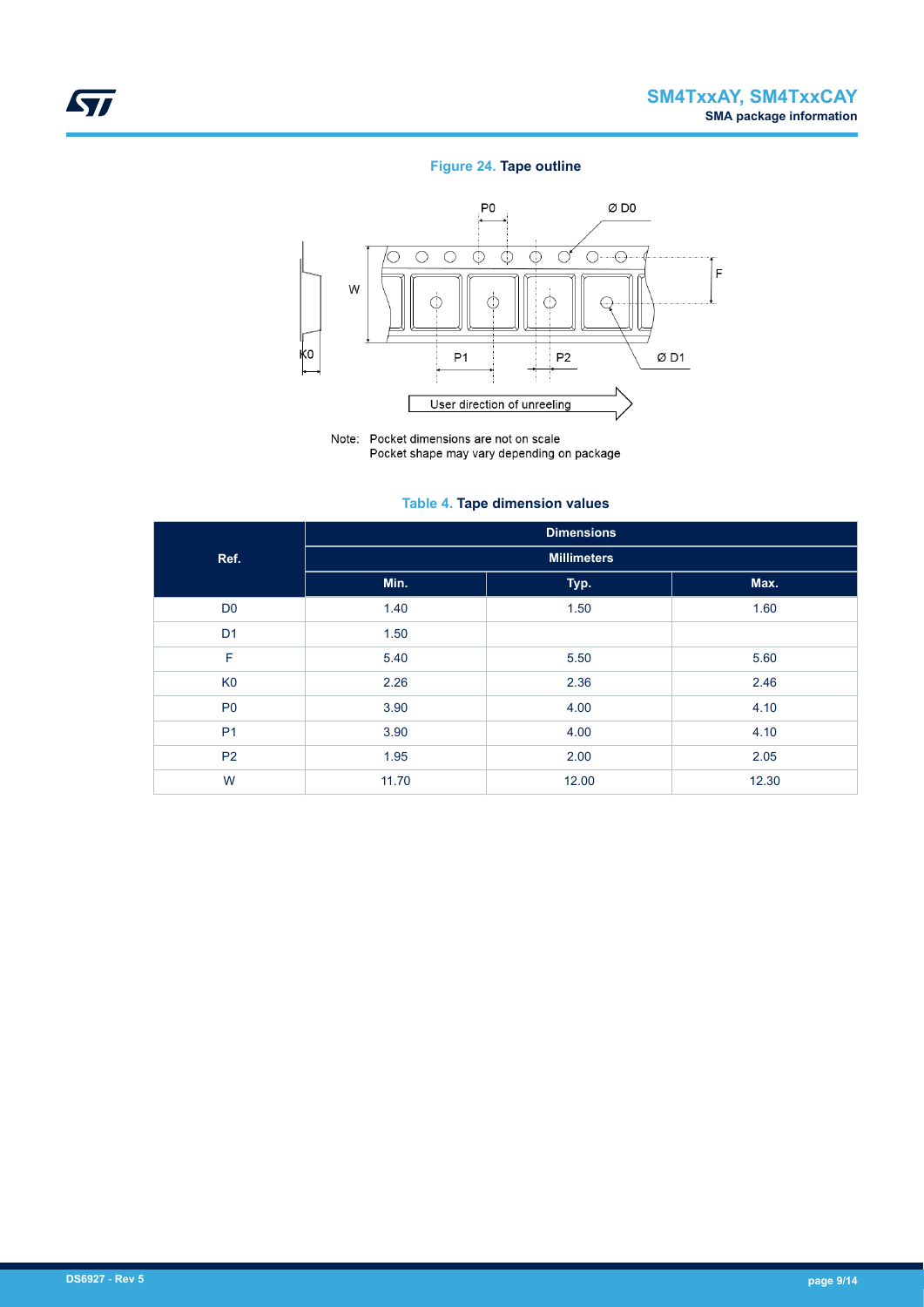## **2.2 Reflow profile**

**Figure 25. ST ECOPACK recommended soldering reflow profile for PCB mounting**



*Note: Minimize air convection currents in the reflow oven to avoid component movement. Maximum soldering profile corresponds to the latest IPC/JEDEC J-STD-020.*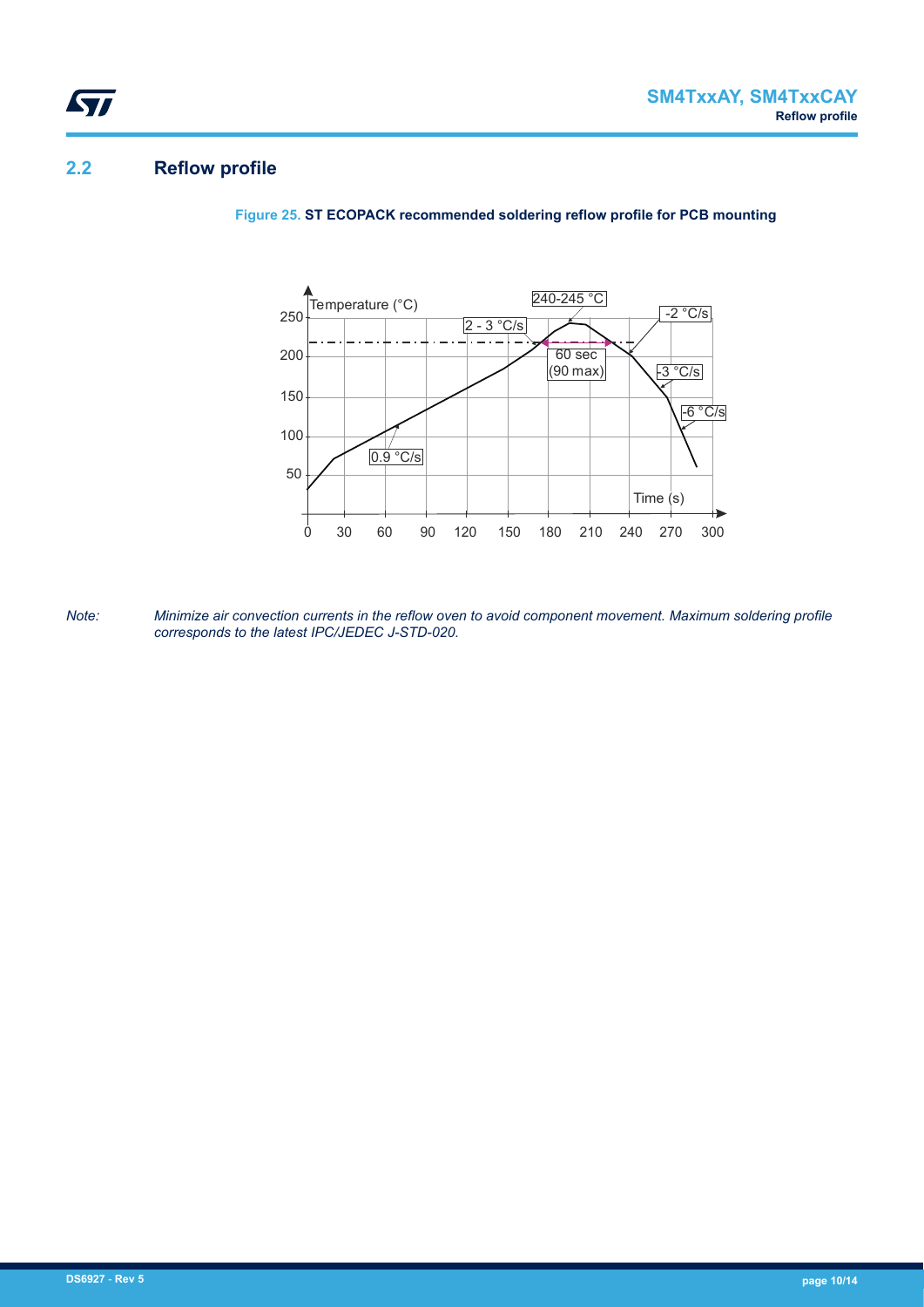$\sqrt{2}$ 

# **3 Application and design guidelines**

More information is available in the application note AN2689 "Protection of automotive electronics from electrical hazards, guidelines for design and component selection".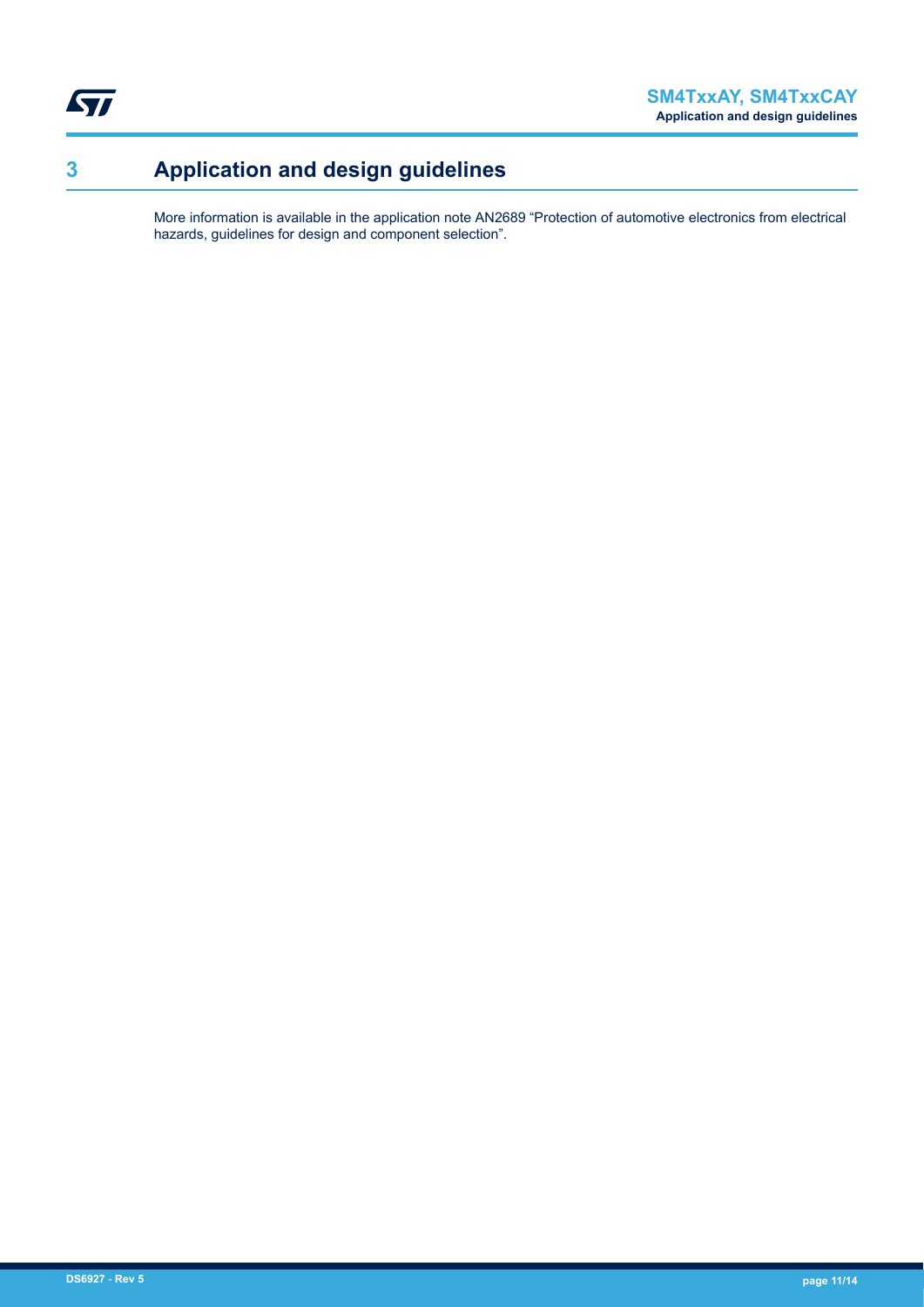

# **4 Ordering information**

### **Table 5. Ordering information**

| Order code                  | Marking               | Package | Weight          | Base atv. | Delivery mode |  |
|-----------------------------|-----------------------|---------|-----------------|-----------|---------------|--|
| SM4TxxAY/CAY <sup>(1)</sup> | See Table 6. Marking. | SMA     | $72 \text{ ma}$ | 5000      | Tape and reel |  |

*1. Where xx is nominal value of VBR and A or CA indicates unidirectional or bidirectional version.*

| Order code | <b>Marking</b>           | Order code | <b>Marking</b> |
|------------|--------------------------|------------|----------------|
| SM4T6V7AY  | <b>AEY</b>               | SM4T6V7CAY | AAY            |
| SM4T7V6AY  | <b>DUCY</b>              | SM4T7V6CAY | <b>DBCY</b>    |
| SM4T10AY   | <b>DUHY</b>              | SM4T10CAY  | <b>DBHY</b>    |
| SM4T12AY   | <b>AXY</b>               | SM4T12CAY  | <b>ACY</b>     |
| SM4T14AY   | <b>DUKY</b>              | SM4T14CAY  | <b>DBKY</b>    |
| SM4T15AY   | <b>BGY</b>               | SM4T15CAY  | <b>BHY</b>     |
| SM4T18AY   | <b>BMY</b>               | SM4T18CAY  | AJY            |
| SM4T21AY   | <b>DUQY</b>              | SM4T21CAY  | <b>DBQY</b>    |
| SM4T23AY   | <b>DURY</b>              | SM4T23CAY  | <b>DBRY</b>    |
| SM4T26AY   | <b>DUSY</b>              | SM4T26CAY  | <b>DBSY</b>    |
| SM4T28AY   | <b>DUTY</b>              | SM4T28CAY  | <b>DBTY</b>    |
| SM4T30AY   | <b>DUUY</b>              | SM4T30CAY  | <b>DBUY</b>    |
| SM4T33AY   | CGY                      | SM4T33CAY  | <b>CHY</b>     |
| SM4T35AY   | <b>CKY</b>               | SM4T35CAY  | <b>CLY</b>     |
| SM4T39AY   | <b>CMY</b>               | SM4T39CAY  | <b>CNY</b>     |
| SM4T47AY   | <b>DUZY</b>              | SM4T47CAY  | <b>DBZY</b>    |
| SM4T50AY   | <b>EUAY</b>              | SM4T50CAY  | <b>EBAY</b>    |
| SM4T56AY   | <b>CXY</b>               | SM4T56CAY  | <b>CYY</b>     |
| SM4T68AY   | <b>EUFY</b>              | SM4T68CAY  | <b>EBFY</b>    |
| SM4T82AY   | <b>EUIY</b><br>SM4T82CAY |            | <b>EBIY</b>    |

### **Table 6. Marking**

*Note: Marking differentiation between unidirectional and bidirectional devices is done with cathode bar.*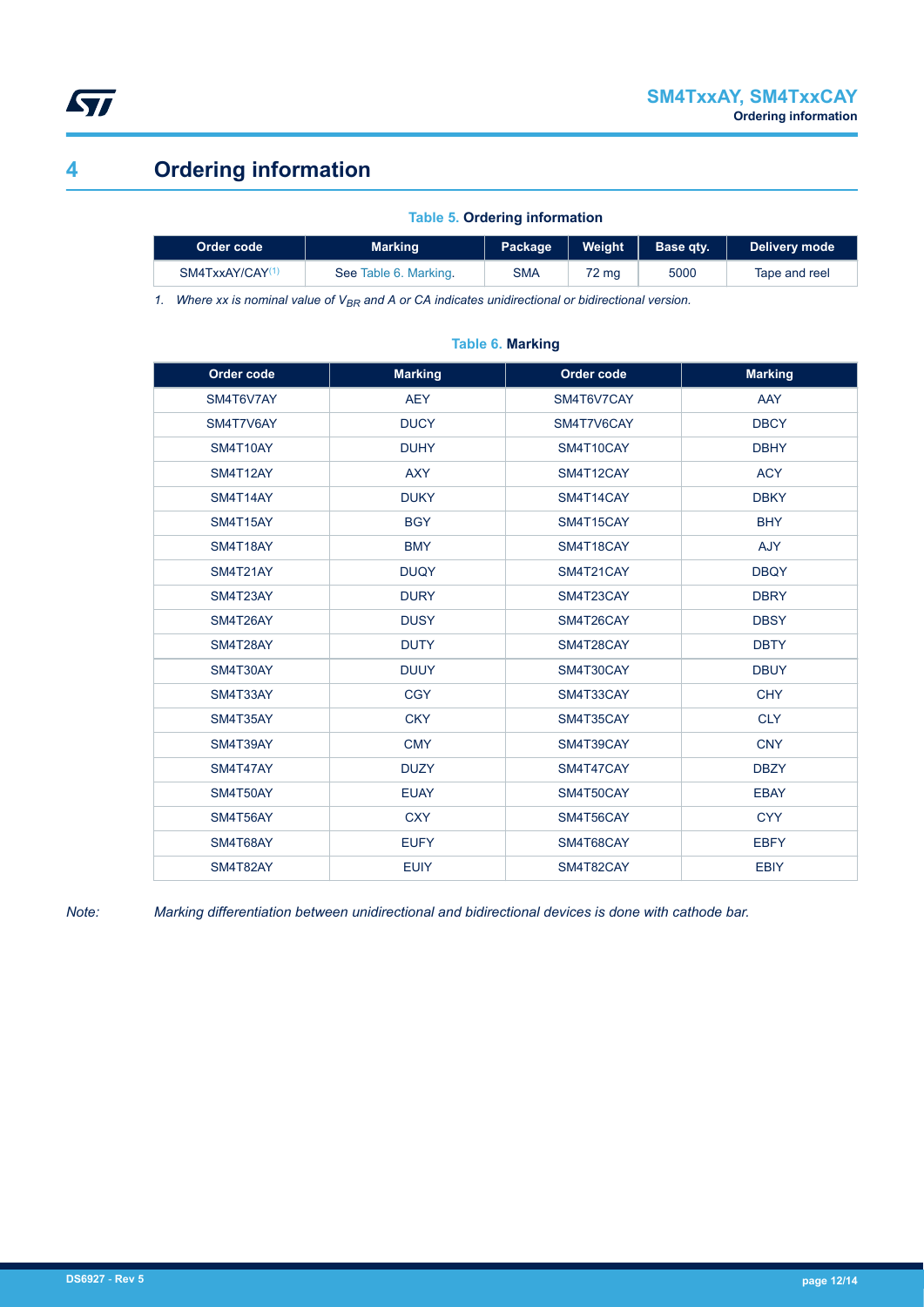# **Revision history**

## **Table 7. Document revision history**

| <b>Date</b> | <b>Version</b> | <b>Changes</b>                                                       |
|-------------|----------------|----------------------------------------------------------------------|
| 08-Sep-2010 |                | Initial release.                                                     |
| 09-Nov-2011 | 2              | Added order codes in Table 2 and Table 4. Updated Figure 5, 6 and 7. |
| 27-Mar-2012 | 3              | Added footnote on page 1.                                            |
| 05-Oct-2015 | 4              | Updated Table 1.                                                     |
| 26-Jan-2022 | 5              | Minor text changes.                                                  |